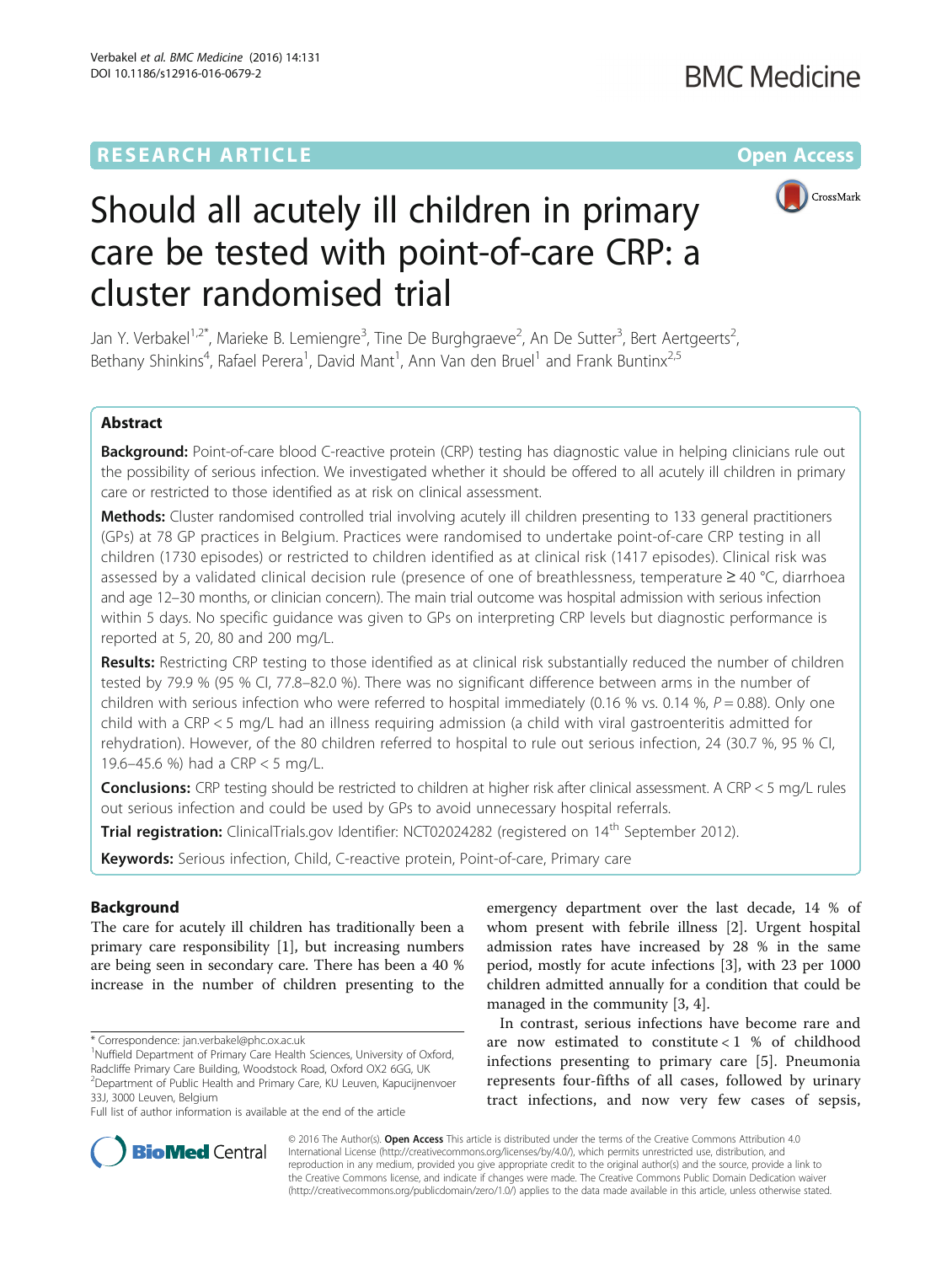meningitis, or osteomyelitis [[6](#page-6-0)–[8](#page-6-0)], which, although rare, their prompt recognition is essential to avoid complications or death [[9\]](#page-6-0). This is challenging in primary care because the clinical presentations are highly nonspecific, especially in the early stages of illness. Only one clinical decision rule has been developed for primary care, with a sensitivity of 100 % and a specificity of 81 % [[8\]](#page-6-0). Although it can be used to rule out serious infections safely, it also results in approximately 20 % of acutely ill children being classified as at higher risk for a serious infection.

Introducing better diagnostic tests might strengthen the primary care management of acutely ill children. Inflammatory markers such as C-reactive protein (CRP) and procalcitonin can assist in diagnosing serious infections in hospital settings [\[10](#page-6-0)]. Up until now, such blood tests play only a marginal role in primary care, because the result comes back from the laboratory too late to influence clinical decision-making [[7](#page-6-0)]. Point-of-care tests that perform a CRP test within 4 minutes have now become available [\[11](#page-6-0), [12](#page-6-0)].

In this study, we aimed to assess whether performing point-of-care CRP testing should be done in all children presenting with acute infection in primary care or only in those deemed at high-risk of serious illness after initial clinical assessment. We also aimed to investigate how CRP results should be interpreted; specifically, whether a low CRP level can rule out infection and the consequent need for hospital referral.

## **Methods**

We conducted a cluster randomised controlled trial comparing CRP testing in all children with clinicallyguided CRP testing. Practices were randomised to undertake point-of-care CRP testing in all children or only children assessed as being at higher risk by a validated clinical decision rule.

Children aged 1 month to 16 years presenting with an acute illness for a maximum of 5 days were recruited consecutively from February 15, 2013, to February 28, 2014, in 78 general practices across Flanders, involving 133 general practitioners (GPs). Children were excluded if the acute illness was caused by purely traumatic or neurological conditions, intoxication, a psychiatric problem, or an exacerbation of a known chronic condition. When the same child was recruited twice within 5 days, we considered the second registration to be part of the same illness episode and excluded the second registration from the analyses. If a physician recruited fewer than five children over the 1-year study period, consecutive inclusion was assumed to be violated, leading to the exclusion of that physician from the analysis.

In the "CRP for all" group, each child had a CRP test. In the "CRP only if at clinical risk" group, CRP testing was

dependent on the presence of at least one of the following clinical features: breathlessness, body temperature of at least 40 °C, diarrhoea in children 12–30 months of age, and clinician concern [[6\]](#page-6-0). "Breathlessness" was defined as difficult or laboured breathing. "Body temperature" was defined as the highest body temperature measured during the illness episode by the parents or the physician according to their usual practice. Before analysis, 0.5 °C was added to temperatures measured under the axilla or with a tympanic thermometer [\[13](#page-6-0), [14](#page-6-0)]. "Diarrhoea" was defined as loose or watery stools, increased in frequency and volume [\[15](#page-6-0)]. "Clinician concern" was defined as a subjective feeling of the physician that something was out of the ordinary.

We used the Afinion™ CRP Test Cartridge, which has a measuring range for CRP of 5–200 mg/L [[12\]](#page-6-0) and requires 1.5 μL of blood obtained by finger prick, providing a result within 4 minutes. We trained all physicians to perform the CRP test. Internal quality control was performed according to the manufacturer's instructions.

Randomisation was performed at the practice level to avoid contamination and stratified by practice type (solo, duo, group) before randomisation. The interventionspecific protocols were briefed during a face-to-face meeting at each practice, differing primarily in the indication to test for CRP.

The primary outcome of the study was hospital admission (> 24 hours) for a serious infection within 5 days after initial presentation. Hospital admission was verified by a search of the electronic medical records of all hospitals in the practices' catchment area, an interview with each participating GP and a diary completed by parents. Serious infections were defined as:

- sepsis (including bacteraemia): pathogenic bacteria isolated from blood culture
- meningitis: pleocytosis or identification of bacteria or a virus in cerebrospinal fluid
- appendicitis: histology
- pneumonia: infiltrate on chest X-ray
- osteomyelitis: pathogens from bone aspirate or a MRI or bone scan suggestive for osteomyelitis
- cellulitis: acute suppurative inflammation of the subcutaneous tissues
- bacterial gastroenteritis: pathogen isolated from stool culture
- complicated urinary tract infection:  $> 10^5$ /mL pathogens of a single species isolated from urine culture and systemic effects such as fever

In cases where no definitive adjudication could be made based on the above criteria, an adjudication committee, consisting of clinicians with expertise in acute paediatric care, assigned outcome by consensus, using all available information.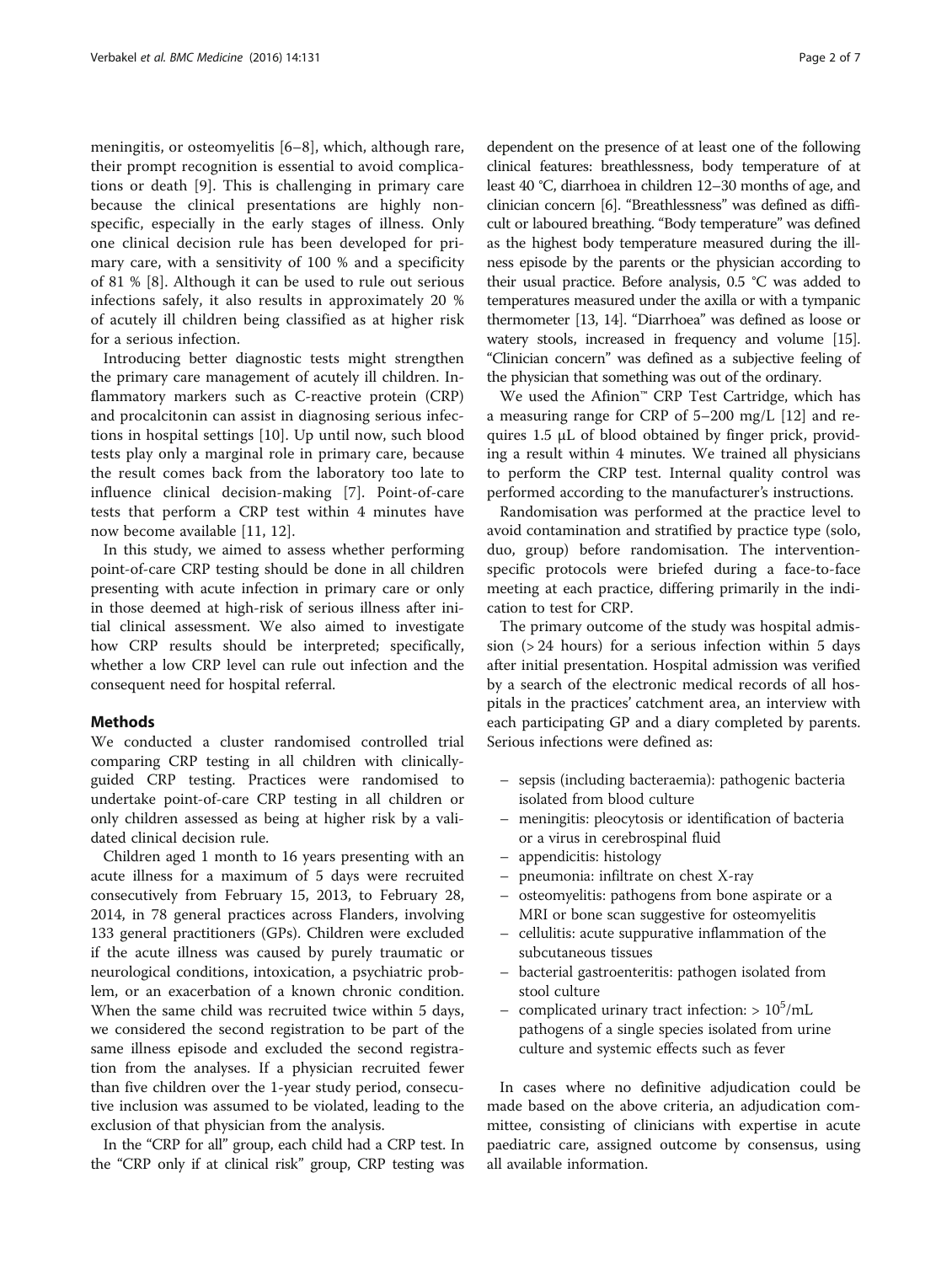Secondary outcomes were referrals (immediate or delayed) to secondary care (hospital-based paediatricians) and the ordering of additional testing (including blood and urine tests, and imaging) at the initial presentation as recorded by the GP.

Sample size calculation was described previously [\[8](#page-6-0)], and is based on the assumptions that prevalence would be 0.8 % and sensitivity and specificity of CRP would be 75 %, as found in a recent meta-analysis, using bivariate random effects meta-analysis across a range of CRP cutoff values [\[10](#page-6-0)]. Differences in baseline characteristics and clinical features were analysed through  $\chi^2$  testing and nonparametric equality-of-medians testing to assess potential recruitment bias. We calculated accuracy of CRP in both groups for the following pre-determined thresholds: 5 and 200 mg/L which are the lower and upper limit of the point-of-care CRP test, and 20 and 80 mg/L which have been identified as 'ruling out' and 'ruling in' thresholds, respectively, in secondary care [[10\]](#page-6-0). We examined whether time from onset of fever (in days) influenced the level of CRP using non-parametric equality-of-medians tests [[16](#page-6-0)]. The 4.2 % missing values for CRP in those patients that should have had a CRP test were assigned to either side of the optimal split for this continuous predictor, defined as the split resulting in the smallest P value through  $\chi^2$  testing for the difference between both sides of the split [\[17](#page-6-0)].

To test whether there were any differences in timely diagnosis, referrals to secondary care or additional testing between the two groups, we conducted a mixed-effects logistic regression analysis to account for the clustering at practice level, and other potential interaction terms, such as the child's age, using the xtmelogit function in Stata [[18](#page-6-0)]. All analyses were performed with Stata software (version 11.2; Stata Corp., USA), and JMP Statistical Discovery (version Pro 12.1.0; SAS Institute Inc., USA).

## Results

The 3147 illness episodes occurred in 2773 children between February 15, 2013, and February 28, 2014 (Fig. 1). The children's median age was 3.2 years (interquartile range 1.5–6.9) and 1659 were male (52.7 %). Table [1](#page-3-0) shows that the randomisation arms were well balanced in terms of sex and the presenting features of the illness, although there was a small imbalance in age (median

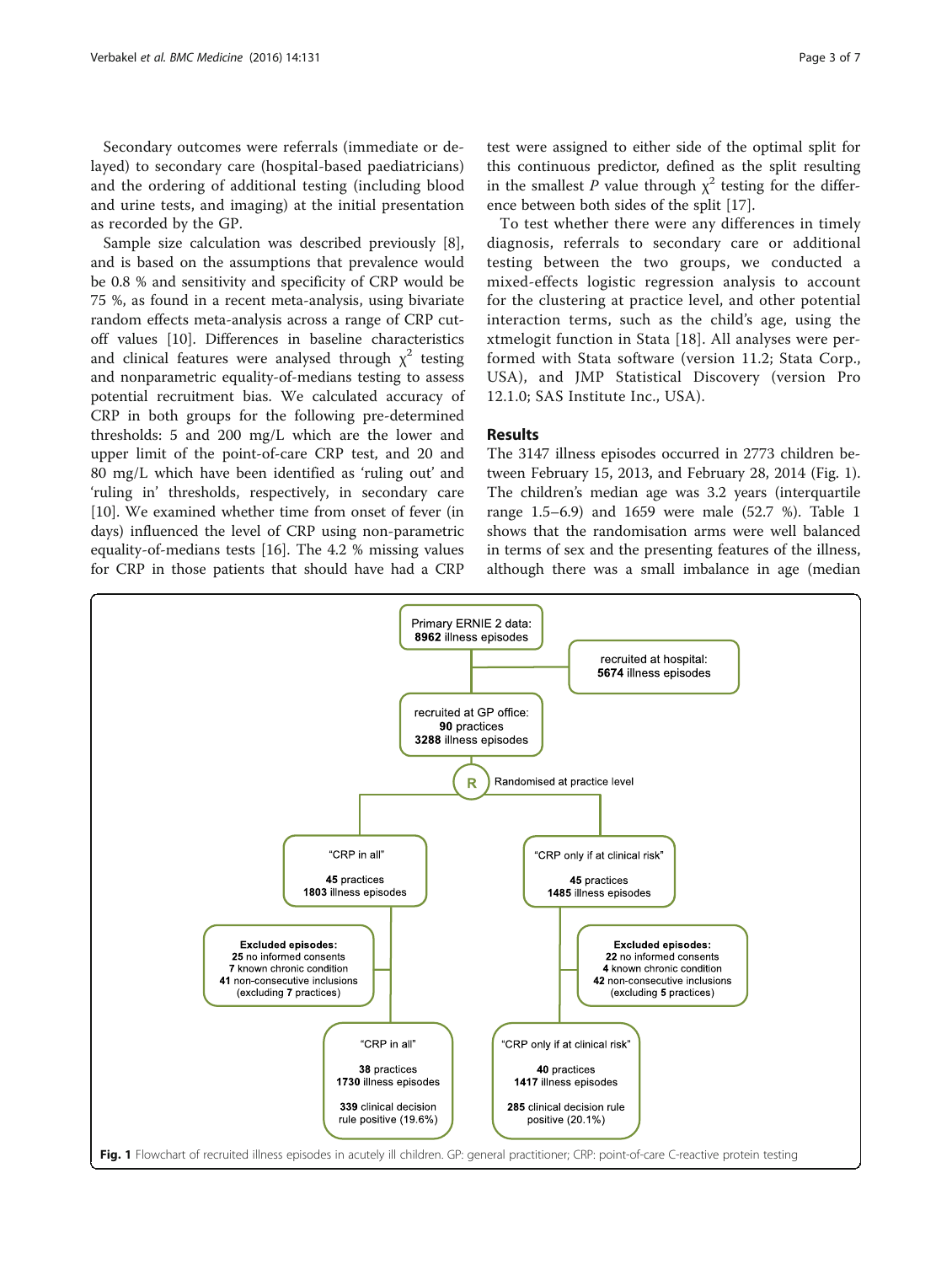|                               | CRP in all children $(n = 1730)$ |           | CRP only in children at clinical risk ( $n = 1417$ ) | $P$ value   |          |
|-------------------------------|----------------------------------|-----------|------------------------------------------------------|-------------|----------|
|                               | n                                | % or IOR  | n                                                    | % or IQR    |          |
| Male                          | 942                              | 53.4 %    | 735                                                  | 51.9%       | 0.36     |
| Age (median)                  | 3.6                              | $1.6 - 8$ | 2.7                                                  | $1.3 - 5.5$ | < 0.0001 |
| Fever $\geq$ 38 °C            | 961                              | 85.7 %    | 949                                                  | 87.6 %      | 0.19     |
| Duration of fever             | $\mathfrak{D}$                   | $1 - 2$   | 2                                                    | $1 - 2$     | 0.99     |
| Diarrhoea or vomiting         | 409                              | 24.2 %    | 347                                                  | 25.0 %      | 0.61     |
| <b>Breathlessness</b>         | 99                               | 6.0%      | 65                                                   | 4.7 %       | 0.13     |
| Body temperature $\geq$ 40 °C | 119                              | 7.6 %     | 120                                                  | 9.5%        | 0.09     |
| Diarrhoea and 12-30 Months    | 75                               | 4.4 %     | 77                                                   | 5.6 %       | 0.15     |
| Clinician concern             | 192                              | 11.6 %    | 148                                                  | 10.8 %      | 0.48     |

<span id="page-3-0"></span>Table 1 Characteristics of children at presentation by randomisation arm

CRP point-of-care CRP testing, IQR interquartile range

age 3.6 in the CRP for all arm versus 2.7 years in the CRP if at clinical risk arm).

#### Impact of testing strategy on clinical management

Table 2 shows that restricting CRP testing to children at clinical risk (because of breathlessness, temperature  $\geq 40$  °C, diarrhoea and age 12–30 months, or clinician concern) substantially reduced the number of children tested to 285/1417 (20.1 %, 95 % CI, 18.0–22.2 %). All children with serious infection had one of the at-risk features sought by the clinical decision rule and thus all received CRP testing. Although fewer children were referred to hospital in the restricted testing arm (2.1 % vs. 2.9 %), the difference lacks statistical significance ( $P =$ 0.15). Similarly, the reduction in the number of children with serious infection whose admission was delayed (> 24 hours) in the restricted testing arm (0.14 % vs. 0.29 %) was also non-significant.

#### Diagnostic performance of CRP

Restricting CRP testing to those identified as at clinical risk increased the median CRP level of the children tested from 7 mg/L (IQR: 5–23 mg/L) to 11 mg/L (IQR: 5–30 mg/L). Time from onset of fever did not influence the median point-of-care CRP level  $(P > 0.06)$ .

The impact on diagnostic performance of CRP is shown in Table [3.](#page-4-0) The small number of cases of serious infection means that the confidence intervals around the number of missed cases are wide, with no indication of a difference between randomisation arms. However, at a CRP threshold of 5 mg/L, no cases of serious infection were missed in either arm. The number of false alarms expressed was also similar in both arms, irrespective of the threshold applied. If the 5 mg/L threshold was adopted as a criterion for hospital referral, over half (59.2 % overall) of the children tested with CRP would be referred. Of these children, 1 in 40 in the restricted testing arm would have serious infection (positive predictive value: 2.4 %). If all children were tested and those with a CRP level  $\geq$  5 mg/L referred, then the positive predictive value would be even lower (0.8 %) and only 1 in 130 children referred would have a serious infection.

#### Children referred to hospital with normal CRP

Twenty-four children were referred to hospital with a low CRP level (< 5 mg/L). The clinical presentation and stated reasons for referral are shown in Table [4](#page-4-0). In 17 cases (70.8 %), the referral was made to rule out serious infection. In only one of these cases was the child admitted – a case of viral gastroenteritis where the child was admitted because of dehydration.

Table 2 Clinical management and main outcome by randomisation arm

|                      | CRP in all children ( $n = 1730$ ) |          | CRP only in children at clinical risk ( $n = 1417$ ) |          | Odds ratio adjusted for age and clustering |                 |
|----------------------|------------------------------------|----------|------------------------------------------------------|----------|--------------------------------------------|-----------------|
|                      | n                                  | %        | n                                                    | $\%$     | <b>AOR</b>                                 | $(95%$ CI)      |
| CRP tested           | 1730                               | 100 %    | 285                                                  | 20.1 %   |                                            |                 |
| Referred to hospital | 50                                 | 2.9 %    | 30                                                   | 2.1%     | 0.61                                       | $(0.31 - 1.21)$ |
| Serious infection    |                                    | 0.40 %   | 4                                                    | 0.28%    | 0.61                                       | $(0.15 - 2.39)$ |
| Not CRP tested       | $\Omega$                           | $\Omega$ |                                                      | $\Omega$ | $\overline{\phantom{0}}$                   |                 |
| Referred immediately | $\overline{z}$                     | 0.16%    |                                                      | 0.14%    | 1.16                                       | $(0.16 - 8.41)$ |
| Delayed admission    |                                    | 0.29%    |                                                      | 0.14%    | 0.43                                       | $(0.07 - 2.53)$ |

AOR adjusted odds ratios, CRP point-of-care CRP testing, 95 % CI 95 % confidence intervals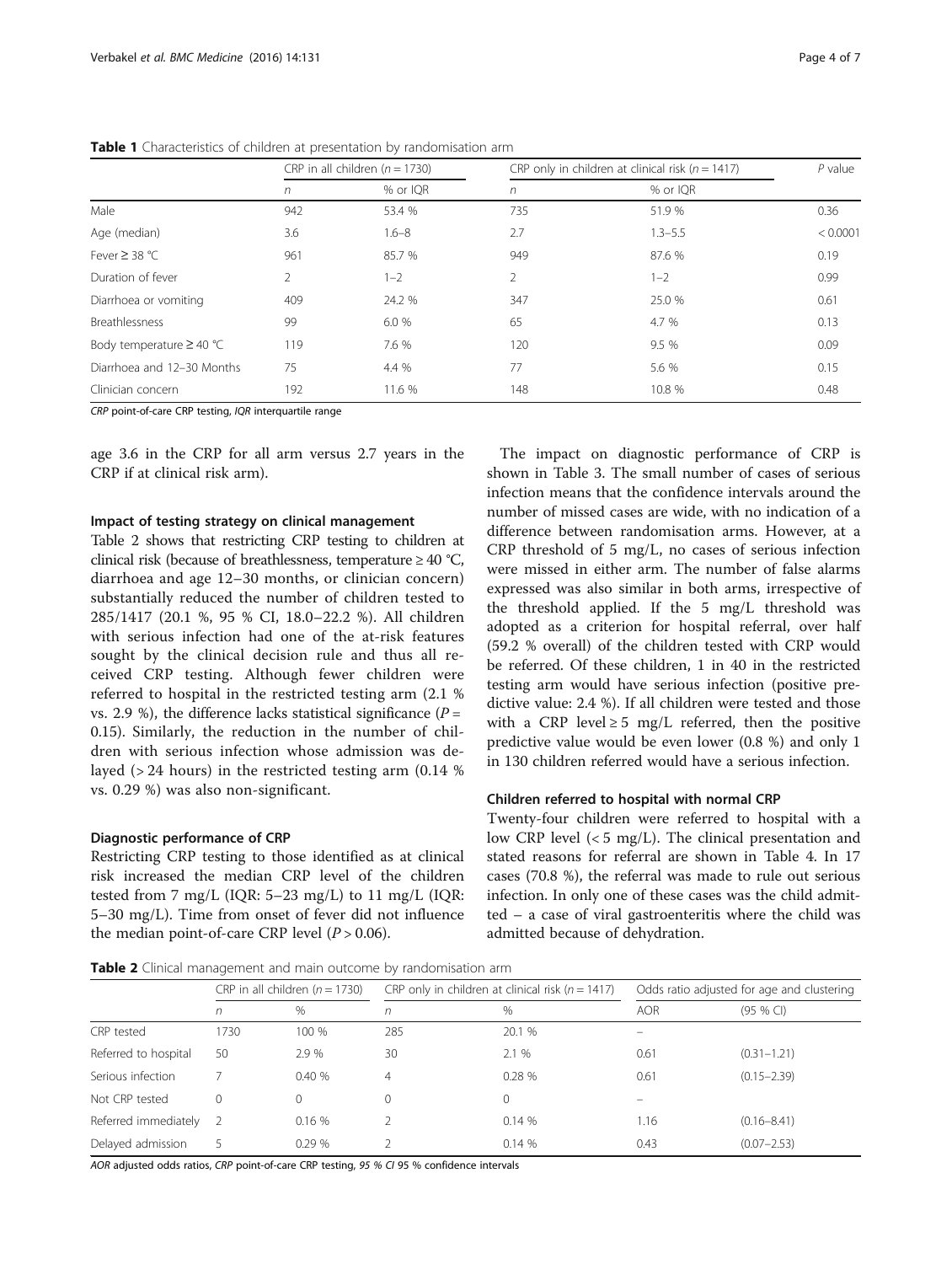|                 | CRP in all children |      |               |         | CRP only in children at clinical risk |               |
|-----------------|---------------------|------|---------------|---------|---------------------------------------|---------------|
| Missed cases    | n/N                 | %    | 95 % CI       | n/N     | $\%$                                  | 95 % CI       |
| $\geq$ 5 mg/L   | 0/7                 | 0    | $0.0 - 40.9$  | 0/4     | 0                                     | $0.0 - 60.2$  |
| $\geq$ 20 mg/L  | 3/7                 | 42.9 | $9.9 - 81.6$  | 3/4     | 75                                    | 19.4-99.4     |
| $\geq 80$ mg/L  | 6/7                 | 85.7 | $42.1 - 99.6$ | 4/4     | 100                                   | $39.7 - 100$  |
| $\geq$ 200 mg/L | 6/7                 | 85.7 | $42.1 - 99.6$ | 4/4     | 100                                   | $39.7 - 100$  |
| False alarms    | n/N                 | $\%$ | 95 % CI       | n/N     | %                                     | 95 % CI       |
| $\geq$ 5 mg/L   | 918/1723            | 53.3 | 49.9-56.8     | 161/281 | 57.3                                  | $51.3 - 63.2$ |
| $\geq$ 20 mg/L  | 448/1723            | 26.0 | $23.9 - 28.1$ | 85/281  | 30.2                                  | 24.9-36.0     |
| $\geq 80$ mg/L  | 65/1723             | 3.8  | $2.9 - 4.8$   | 14/281  | 5.0                                   | $2.8 - 8.2$   |
| $\geq$ 200 mg/L | 2/1723              | 0.1  | $0.0 - 0.4$   | 2/281   | 0.7                                   | $0.0 - 2.5$   |

<span id="page-4-0"></span>Table 3 Diagnostic performance of CRP in diagnosing serious infection at different thresholds by randomisation arm

CRP point-of-care CRP testing, 95 % CI 95 % confidence intervals

### **Discussion**

## Main findings

In primary care, CRP testing can be restricted to children at higher risk of serious infection after clinical assessment. At a threshold of 5 mg/L, CRP still has limited diagnostic value in ruling in serious infection (at most, 1 in 40 children will have serious infection) but it does rule out serious infection and the need for hospital referral.

#### Strengths and limitations

This trial was performed in a large number of practices involving 133 general practitioners and 3147 children.

**Table 4** Children referred to hospital with normal CRP level  $<$  5 mg/L (n = 24)

| $\#$           | Reason for referral to hospital              | Additional tests<br>ordered by GP | Highest<br>temperature (°C) | Clinician concern<br>(GP) | Admitted to<br>hospital | Final discharge<br>diagnosis |
|----------------|----------------------------------------------|-----------------------------------|-----------------------------|---------------------------|-------------------------|------------------------------|
| 1              | Rule out pneumonia                           | Chest X-ray; urine culture        | 40.2                        | Yes                       | <b>No</b>               | Viral URTI                   |
| $\overline{2}$ | Rule out meningitis                          | Urine culture                     | 38.2                        | Yes                       | <b>No</b>               | Viral URTI                   |
| 3              | Rule out meningitis                          | Urine culture                     | 39.7                        | Yes                       | <b>No</b>               | Viral URTI                   |
| 4              | Rule out ketoacidosis                        | Glycaemia fingerstick             | 35.9                        | Yes                       | Yes                     | Viral URTI                   |
| 5              | Rule out pneumonia                           | Urine culture                     | 40.5                        | Yes                       | <b>No</b>               | Viral URTI                   |
| 6              | Rule out UTI                                 | None                              | 40                          | Yes                       | <b>No</b>               | Viral URTI                   |
| 7              | Might need intensive aerosol treatment       | Urine culture                     | 39.6                        | Yes                       | <b>No</b>               | Viral URTI                   |
| 8              | Rule out pneumonia                           | FBC; chest X-ray                  | 38.5                        | Yes                       | <b>No</b>               | Viral URTI                   |
| 9              | Recurring otitis media                       | Urine culture                     | 37.5                        | Yes                       | <b>No</b>               | Viral URTI                   |
| 10             | Rule out pneumonia                           | Urine culture                     | 38                          | Yes                       | <b>No</b>               | Viral URTI                   |
| 11             | Not resolving 3 days after start antibiotics | Urine culture                     | 38.8                        | Yes                       | <b>No</b>               | Viral URTI                   |
| 12             | Rule out pneumonia                           | FBC; ultrasound                   | $\overline{\phantom{m}}$    | <b>No</b>                 | <b>No</b>               | Viral URTI                   |
| 13             | Recurring otitis media                       | none                              | 36.8                        | <b>No</b>                 | <b>No</b>               | Viral URTI                   |
| 14             | Rule out UTI                                 | Urine culture                     | 38.4                        | Yes                       | <b>No</b>               | UTI                          |
| 15             | Rule out UTI                                 | Urine culture                     | 40.5                        | Yes                       | <b>No</b>               | UTI                          |
| 16             | Rule out UTI                                 | Urine culture                     | 36.1                        | <b>No</b>                 | <b>No</b>               | UTI                          |
| 17             | Rule out UTI                                 | Urine culture                     | 36.6                        | Yes                       | <b>No</b>               | Viral gastroenteritis        |
| 18             | Grunting                                     | Chest X-ray; ultrasound           | 37.1                        | Yes                       | <b>No</b>               | Viral gastroenteritis        |
| 19             | Rule out bacterial gastroenteritis           | Stool culture                     |                             | Yes                       | Yes                     | Viral gastroenteritis        |
| 20             | Rule out appendicitis                        | None                              | 37.6                        | Yes                       | <b>No</b>               | Viral gastroenteritis        |
| 21             | Rule out appendicitis                        | None                              | 35.6                        | <b>No</b>                 | <b>No</b>               | Viral gastroenteritis        |
| 22             | Rule out appendicitis                        | Ultrasound; stool culture         | $\overline{\phantom{m}}$    | <b>No</b>                 | <b>No</b>               | Viral gastroenteritis        |
| 23             | Rule out parasites                           | FBC; urine culture                | 37.0                        | <b>No</b>                 | <b>No</b>               | Viral gastroenteritis        |
| 24             | Rule out appendicitis                        | Ultrasound                        | 36.4                        | No                        | <b>No</b>               | Viral gastroenteritis        |

CRP point-of-care CRP testing, GP general practitioner, URTI upper respiratory tract infection, UTI urinary tract infection, FBC full blood count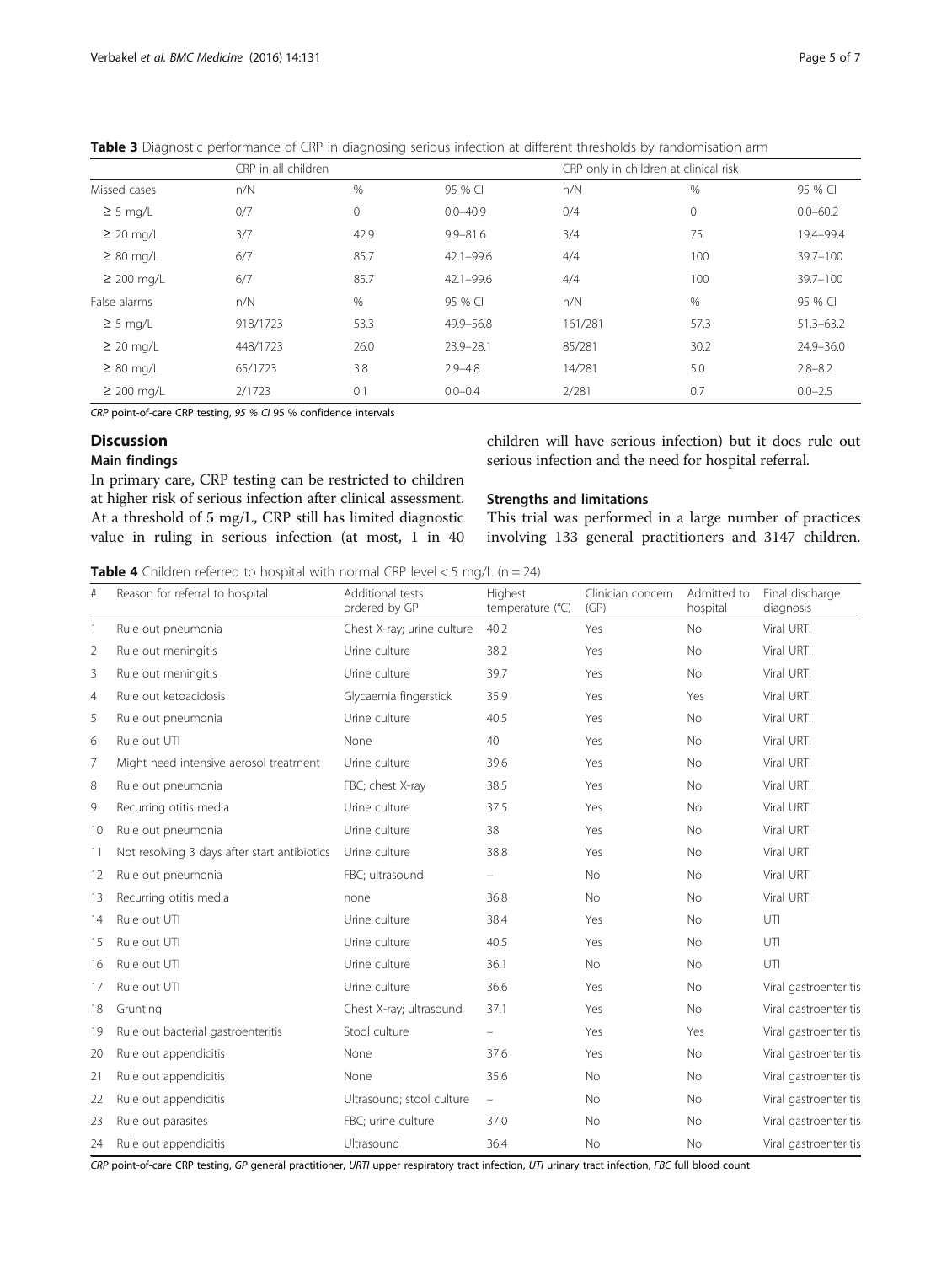The results therefore reflect a real-life implementation of point-of-care CRP testing. Although blinding is not possible in cluster randomised controlled trials, we believe the verification of our target condition is robust and not influenced by the interventions by using a combination of objective criteria and independent adjudicators. We also think that work-up bias in primary care is unlikely to have had a major impact on our assessment of diagnostic performance because the diagnosis of serious infection was based on hospital assessment [\[19](#page-6-0)]. We were not able to provide physicians with instructions on how to deal with the CRP result because there were no studies available in primary care to underpin this advice. This could explain the lack of any effect of CRP tests on additional testing or referrals; earlier studies on CRP for antibiotic prescribing in adults have shown that instructions are pivotal for changing physician prescribing behaviour [\[20\]](#page-6-0). The trial did not include a no CRP-testing arm and clinical assessment of all children was guided by a validated clinical decision rule. This means that we could not report the effect of CRP testing compared to routine clinical care. It also means that the advantages we report from limiting CRP testing to children at risk will be achieved only if the quality of risk assessment is comparable to that implemented in the trial. Given the simplicity of the decision rule used, this should be achievable in most clinical settings.

#### Comparison with existing literature

A systematic review based on studies from hospital settings suggested that CRP levels < 20 mg/L provided the best rule out value for serious infections in children [\[10\]](#page-6-0). We applied a lower threshold in a primary care setting because children are presenting at an earlier stage of their illness (i.e. CRP levels in children with evolving serious infection are likely to be lower than when they arrive in hospital) [[21](#page-6-0)].

Most studies on the use of CRP in primary care have focused on antibiotic prescribing in adult patients; a cluster randomised controlled trial has shown that GP's use of point-of-care testing for CRP significantly reduced antibiotic prescribing if combined with enhanced communication skills [\[22](#page-6-0)]. Data from a multinational randomised controlled trial in adults suggested that CRP can be viewed as a tool to decrease diagnostic uncertainty and reassure patients in primary care [[23](#page-6-0)], concluding that addition of CRP at > 30 mg/L improves diagnostic accuracy of a clinical decision rule to predict pneumonia in patients with acute cough [\[24](#page-6-0)].

#### Implications

Our results support the implementation of clinically guided CRP testing to help rule out serious infection and the need for hospital admission. To detect one child with a serious infection, the clinical decision rule would flag 57 children as potentially having a serious infection.

A CRP test in these children allows a serious infection to be excluded in a further 22, which means fewer would have to be referred or receive additional testing. This will strengthen the primary care assessment of acutely ill children, assisting GPs in identifying children with a serious infection without swamping secondary care services. By supporting clinical decision-making, it empowers clinicians to safely manage children in ambulatory care, as prioritized by the NHS Five Year Forward View and the Future Hospital Commission [\[25](#page-6-0), [26](#page-6-0)]. In clinical practice, the implementation of our findings should always allow for clinical judgment, especially when diagnostic uncertainty remains. In such cases, appropriate safety netting strategies (e.g. re-consultation, telephone follow-up, explicating alarm signs) [\[27, 28\]](#page-6-0) should be in place. Further research should focus on the implementation of this validated clinical assessment in combination with CRP testing and evaluate the cost-effectiveness of the diagnostic strategy overall.

#### Conclusions

CRP testing in primary care should be restricted to children at higher risk after clinical assessment. A CRP < 5 mg/L rules out serious infection and could be used by GPs to avoid unnecessary hospital referrals.

#### Abbreviations

CRP, C-reactive protein; GP, General practitioner; IQR, Interquartile range

#### Acknowledgements

We would like to thank all participating GPs and paediatricians and Dr Bert Vaes for his valuable clinical input. We would like to thank Frederick Albert, Greet Delvou and Annelien Poppe for daily follow-up during the study. Finally, last but not least, we would like to thank all children and parents who took part in this study.

#### Funding

This study was funded by the National Institute for Health and Disability Insurance (RIZIV, Belgium) under reference CGV n° 2012/235 and the Research Foundation Flanders (FWO) under reference n° G067509N. AVDB and BS were funded by the NIHR Diagnostic Evidence Co-operative Oxford.

#### Availability of data and materials

The relevant anonymized patient level data are available on request from the corresponding author at jan.verbakel@phc.ox.ac.uk. Consent for data sharing was not obtained but the presented data are anonymized and the risk of identification is low.

#### Authors' contributions

JV, ML, ADS, AVDB and FB conceived the study. JV, ML and TDB supervised data collection, performed data follow-up and data cleaning. JV performed the analyses, which were discussed with ML, ADS, BA, BS, RP, AVDB, DM and FB. JV drafted this report and ML, TDB, ADS, BA, BS, RP, DM, AVDB and FB co-drafted and commented on the final version. All authors had full access to all of the data (including statistical reports and tables) in the study and take responsibility for the integrity of the data and accuracy of the data analysis. JV affirms that the manuscript is an honest, accurate and transparent account of the study being reported; that no important aspects of the study have been omitted. All authors have read and approved the final manuscript.

#### Competing interests

All authors have completed the ICMJE uniform disclosure form at [www.icmje.org/coi\\_disclosure.pdf](http://www.icmje.org/coi_disclosure.pdf) and declare no support from any organisation for the submitted work; no financial relationships with any organisations that might have an interest in the submitted work in the previous 3 years; and no other relationships or activities that could appear to have influenced the submitted work.